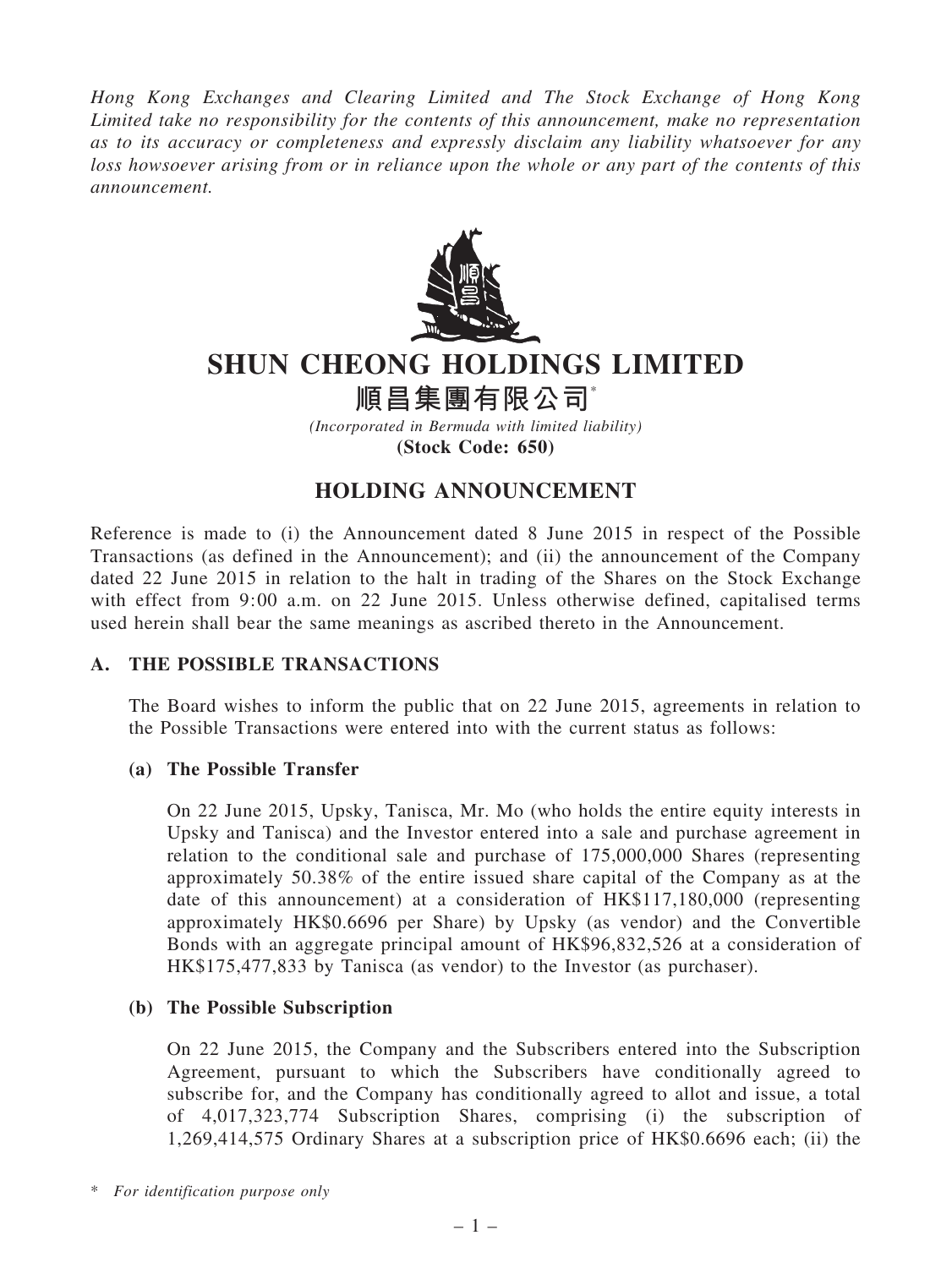tranche 1 preferred shares subscription of 1,373,954,600 preferred shares of the Company at a subscription price of HK\$0.6696 each; and (iii) the tranche 2 preferred shares subscription of 1,373,954,599 preferred shares of the Company at a subscription price of HK\$0.6696 each.

The 2,747,909,199 preferred shares of the Company to be issued pursuant to the Subscription Agreement are non-voting and convertible into 2,747,909,199 new Ordinary Shares.

#### (c) The Possible Acquisition

On 22 June 2015, Target Sellers (as sellers), the Company (as purchaser) and the PRC Target entered into the Acquisition Agreement pursuant to which, the Company has conditionally agreed to acquire from Target Sellers, the entire equity interests in the PRC Target at a consideration of RMB558,880,000.

## (d) The Possible CN Subscription

On 22 June 2015, the Company, the CN Subscriber (a company owned by the Target Sellers) and the Investor (as guarantor) entered into the CN Subscription Agreement pursuant to which the CN Subscriber has conditionally agreed to subscribe for, and the Company has conditionally agreed to issue, the Convertible Note in the aggregate principal amount of HK\$250 million which is convertible into 373,357,228 New Conversion Shares based on the initial conversion price of HK\$0.6696 each.

#### (e) Divestment Agreement

On 22 June 2015, the Company as vendor and Upsky as purchaser entered into the Divestment Agreement pursuant to which, the Company has conditionally agreed to sell to Upsky, and Upsky has conditionally agreed to purchase from the Company the Divestment Shares at an initial consideration equals to the aggregate net asset value of Target 1 and Target 2 and the carrying value of the net account receivables owed by the Divestment Group to the Company as at 31 March 2015 which shall be subject to adjustments as set out in the Divestment Agreement.

#### The Possible Takeover Offer

Completion of the Possible Transfer will trigger the Possible Takeover Offer. Details of the Possible Takeover Offer will be set out in a joint announcement to be made by the Company and the Investor in accordance with Rule 3.5 of the Takeovers Code.

#### Listing Rules and Takeovers Code requirements

The Acquisition constitutes a very substantial acquisition for the Company and a reverse takeover of the Company under the Listing Rules. The Divestment constitutes a very substantial disposal and a connected transaction of the Company under the Listing Rules and a special deal under the Takeovers Code as Upsky is the existing controlling shareholder of the Company and thus is a connected person of the Company under the Listing Rules.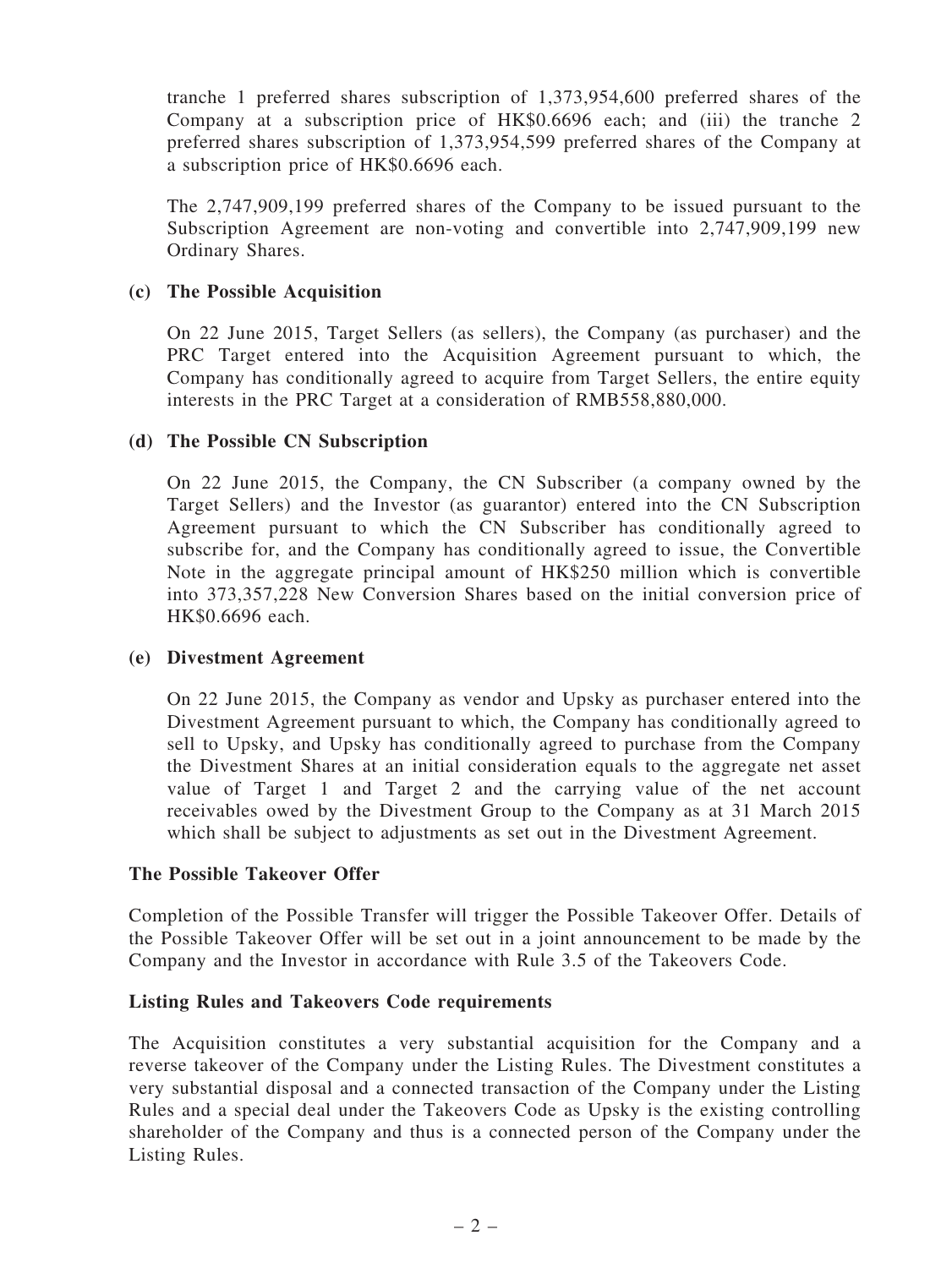Completion of the Subscription, the Acquisition, the CN Subscription and the Divestment are subject to a number of conditions, including but not limited to (i) the passing of resolutions by the Independent Shareholders in special general meeting of the Company approving, among other things, the execution of the relevant transaction agreements and consummation and completion of the transactions thereunder; (ii) approvals and consents for the relevant transactions by the Stock Exchange and the SFC (to the extent necessary); (iii) the Listing Committee of the Stock Exchange having granted listing of and permission to deal in (a) the new Ordinary Subscription Shares and New Conversion Shares which may be issued upon conversion of the preferred shares under the Subscription and (b) the New Conversion Shares which may be issued upon conversion of the Convertible Note; and (iv) in respect of the Divestment, the Executive having consented to the Divestment as a special deal under Note 4 of Rule 25 of the Takeovers Code.

## B. FURTHER ANNOUNCEMENT

The Company is in the process of preparing a joint announcement with the Investor setting out amongst other things, details of the Possible Transactions and the Possible Takeover Offer in accordance with Rule 3.5 of the Takeovers Code and the applicable requirements under Chapter 14 and Chapter 14A of the Listing Rules. The joint announcement will be published as soon as practicable. Trading in the Shares on the Stock Exchange will remain suspended pending the release of the joint announcement.

There is no assurance that any of the Possible Takeover Offer and the Possible Transactions mentioned in this announcement will materialize or eventually be consummated, Shareholders and the public investors are urged to exercise extreme caution when dealing in the Shares.

#### DEFINITIONS

In this announcement, unless the context otherwise requires, the following expressions have the following meanings:

| "Acquisition"           | the sale and purchase of the entire equity interest in the<br>PRC Target as contemplated under the Acquisition<br>Agreement                                                                                                                       |
|-------------------------|---------------------------------------------------------------------------------------------------------------------------------------------------------------------------------------------------------------------------------------------------|
| "Acquisition Agreement" | the agreement entered into between the Company, Target<br>Sellers and the PRC Target on 22 June 2015 pursuant to<br>which the Company has conditionally agreed to acquire<br>from Target Sellers the entire equity interests in the PRC<br>Target |
| "Announcement"          | the announcement of the Company dated 8 June 2015                                                                                                                                                                                                 |
| "Board"                 | board of directors of the Company                                                                                                                                                                                                                 |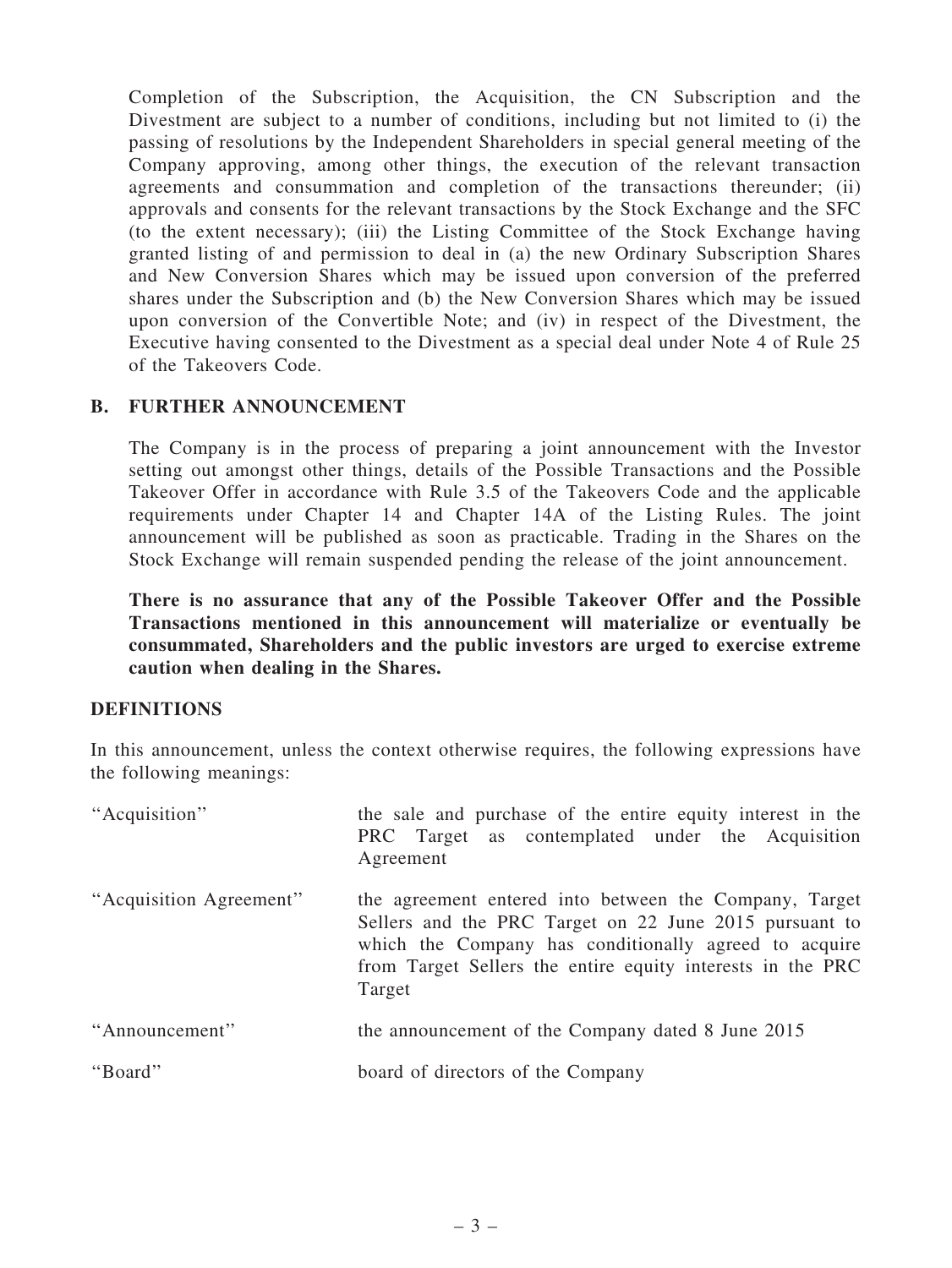| "CN Subscriber"                | a company incorporated in the British Virgin Islands with<br>limited liability, being the subscriber of the Convertible<br>Note pursuant to the terms of the CN Subscription<br>Agreement and is owned by the Target Sellers                                                                                   |
|--------------------------------|----------------------------------------------------------------------------------------------------------------------------------------------------------------------------------------------------------------------------------------------------------------------------------------------------------------|
| "CN Subscription"              | subscription of the Convertible Note under the<br><b>CN</b><br><b>Subscription Agreement</b>                                                                                                                                                                                                                   |
| "CN Subscription<br>Agreement" | the subscription agreement entered into between the<br>Company, the CN Subscriber and the Investor on 22 June<br>2015 in relation to the issue of the Convertible Note                                                                                                                                         |
| "Company"                      | Shun Cheong Holdings Limited, a company incorporated in<br>Bermuda with limited liability and the Shares of which are<br>listed on the Main Board of the Stock Exchange                                                                                                                                        |
| "Convertible Bonds"            | the convertible bonds in the aggregate principal amount of<br>HK\$120,000,000 issued by the Company to Tanisca<br>pursuant to a subscription agreement executed on 29<br>October 2007 and as amended by two separate deeds on 28<br>March 2013 and 3 June 2014 with a maturity of 30 April<br>2018             |
| "Convertible Note"             | a convertible promissory note to be issued by the Company<br>with a principal amount of HK\$250,000,000 pursuant to the<br><b>CN Subscription Agreement</b>                                                                                                                                                    |
| "Director(s)"                  | the director(s) of the Company                                                                                                                                                                                                                                                                                 |
| "Divestment"                   | the disposal of the Divestment Shares and the assignment of<br>the net accounts receivables owed by the Divestment Group<br>to the Company in accordance with the terms and conditions<br>of the Divestment Agreement                                                                                          |
| "Divestment Agreement"         | the agreement entered into between the Company and Upsky<br>on 22 June 2015 regarding the disposal of the Divestment<br>Shares and the assignment of the net accounts receivables<br>owed by the Divestment Group to the Company in<br>accordance with the terms and conditions of the Divestment<br>Agreement |
| "Divestment Group"             | being Target 1, Target 2 and their respective subsidiaries                                                                                                                                                                                                                                                     |
| "Divestment Shares"            | the 100 ordinary shares held by the Company in Target 1,<br>representing 100% of the issued and outstanding share<br>capital of Target 1, and the 100 ordinary shares held by the<br>Company in Target 2, representing 100% of the issued and<br>outstanding share capital of Target 2                         |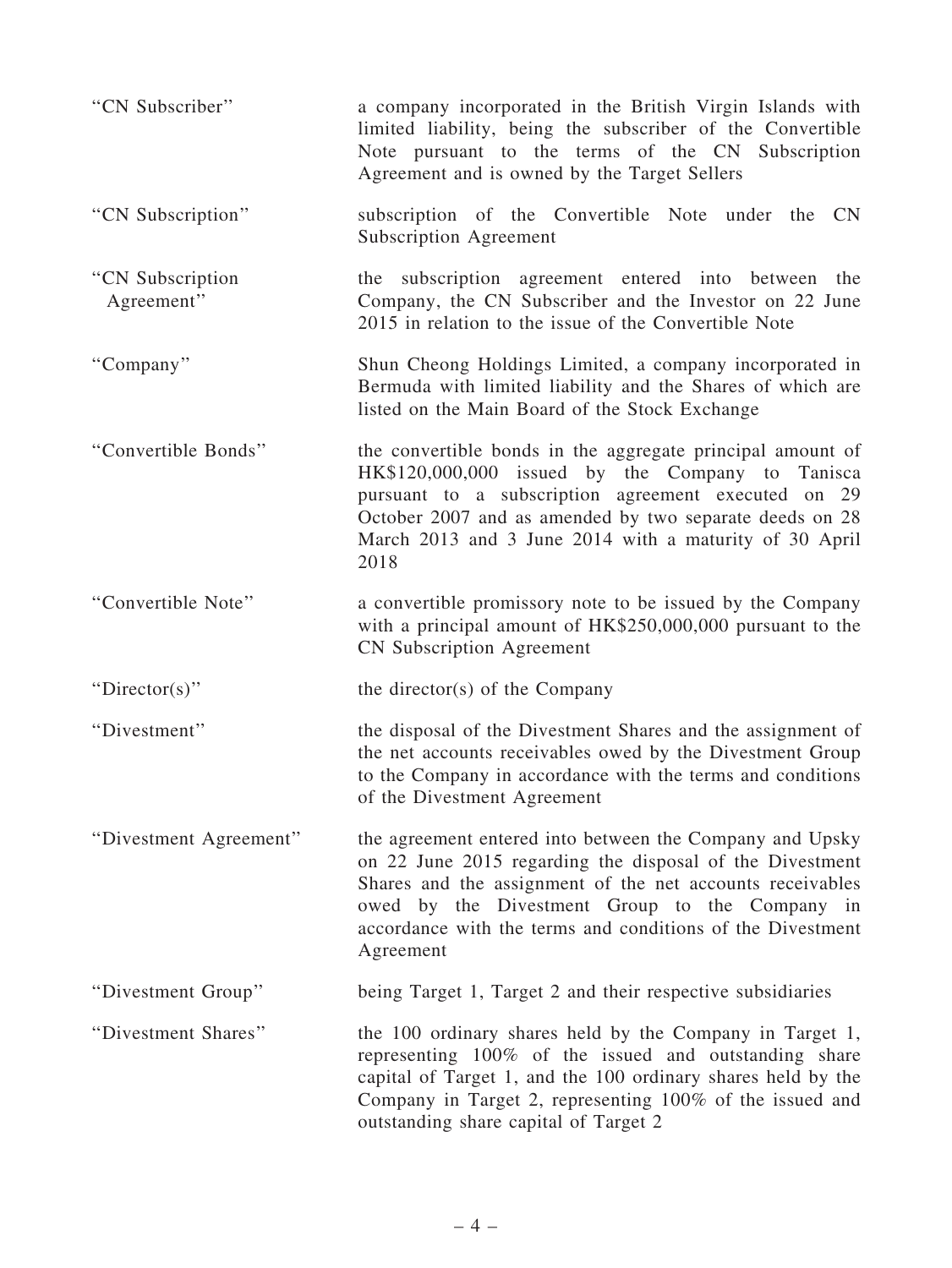''Executive'' the Executive Director of the Corporate Finance Division of the SFC and any delegate of the Executive Director

''Group'' the Company and its subsidiaries

''Independent Shareholders'' shareholders of the Company other than Mr. Mo and his associates and other Shareholders who have a material interest or are involved in or interested in any of the Subscription, the Acquisition, the CN Subscription and the Divestment

''Investor'' Titan Gas Technology Investment Limited, a company incorporated in the British Virgin Islands with limited liability, is wholly owned by Titan Gas Technology Holdings Limited which in turn is held as to (i) approximately 49.13% together by IDG-Accel China Capital II L.P. and IDG-Accel China Capital II Investors L.P., both of which funds are under common control of IDG-Accel China Capital GP II Associates Ltd., their ultimate general partner, with Ho Chi Sing (何志成), Zhou Quan (周全), Shong Hugo (熊曉鴿) and the certain other individuals being the ultimate owners of IDG-Accel China Capital GP II Associates Ltd.; (ii) approximately 35.13% by Standard Gas Capital Limited, all of the issued voting shares in which are held by Blazing Success Limited, a company incorporated in the British Virgin Islands and wholly owned by Lee Khay Kok. (On 8 May 2015, Blazing Success Limited has granted a power of attorney to the board of directors of Standard Gas Capital Limited to exercise all the voting rights attached to all voting shares in Standard Gas Capital Limited held by Blazing Success Limited. The board of directors of Standard Gas Capital Limited comprised Wang Jingbo (王靜波), Lin Dongliang (林棟樑) and Shong Hugo (熊曉鴿).); (iii) approximately 8.05% by Wang Jingbo (王靜 波); (iv) approximately 6.87% by 金世旗國際控股股份有限  $\triangle$ 司 (Kingsbury International Holdings Co., Ltd.\*), which is owned as to approximately 74.80% by Luo Yuping (羅玉)  $\overline{\mathcal{F}}$ ) and as to approximately 14.15% by Guo Xihong (郭西  $\mathbb{Z}$ ), with the remaining approximately 11.05% interest being held by six PRC individuals, none of whom is holding more than 10%; and (v) approximately 0.82% by two individual investors who are not affiliated with the other shareholders of Titan Gas Technology Holdings Limited

''Mr. Mo'' Mr. Mo Tianquan (a non-executive director of the Company and the major shareholder of the Company through its interest in Upsky and Tanisca)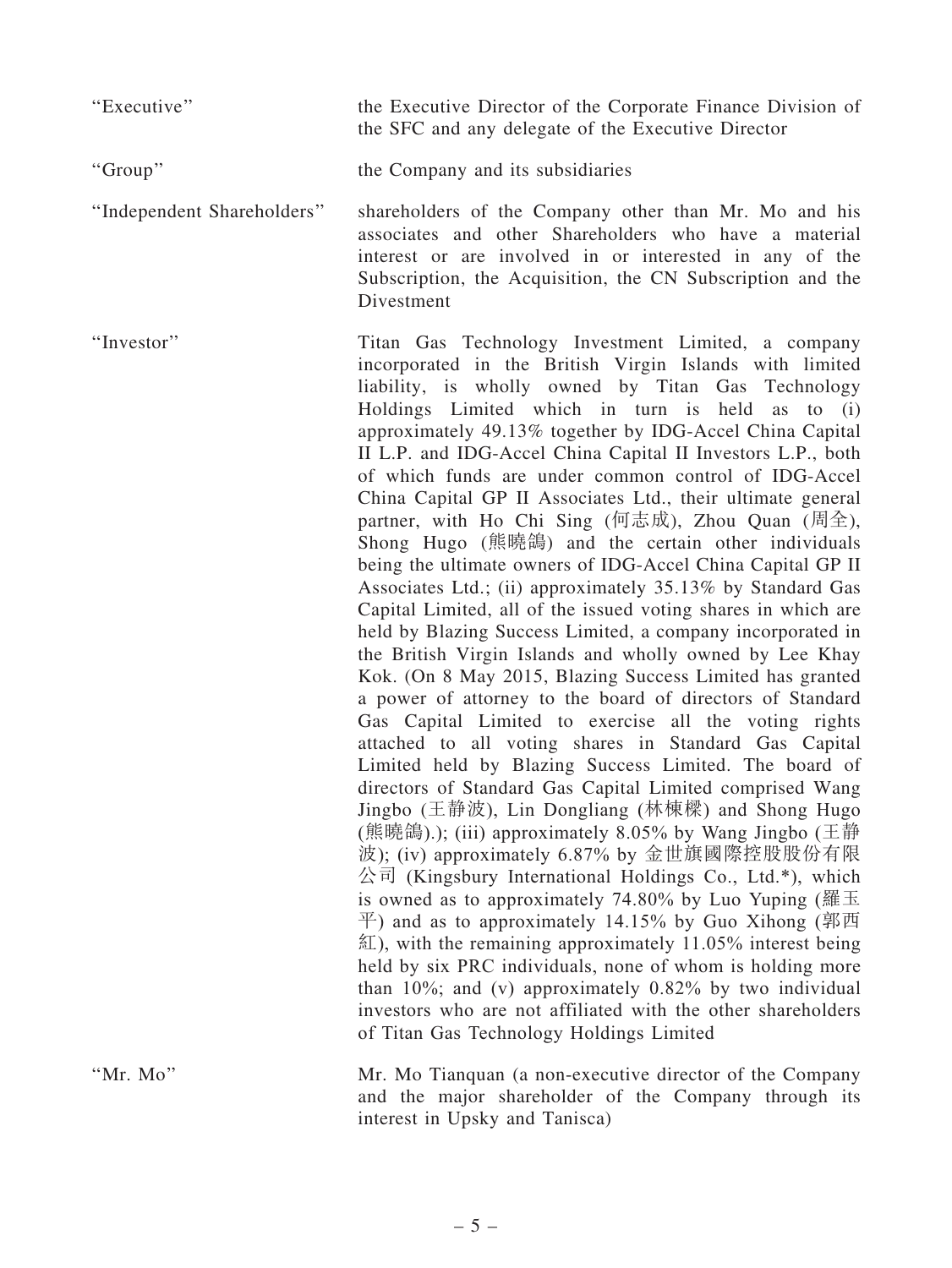| "New Conversion Share(s)"                    | Ordinary Share(s) to be allotted and issued upon conversion<br>of the preferred shares under the Subscription and/or the<br>Convertible Note                     |
|----------------------------------------------|------------------------------------------------------------------------------------------------------------------------------------------------------------------|
| "Ordinary Subscription"<br>Shares"           | 1,269,414,575 new Ordinary Shares, in aggregate, to be<br>subscribed for by the Subscribers                                                                      |
| "PRC"                                        | the People's Republic of China excluding, for the purpose of<br>announcement, Hong Kong, Macau<br>this<br>Special<br>Administrative Region of the PRC and Taiwan |
| "PRC Target"                                 | a company established in the PRC with limited liability, the<br>entire interest of which is owned by the Target Sellers as at<br>the date of this announcement   |
| "SFC"                                        | the Securities and Futures Commission of Hong Kong                                                                                                               |
| "Share $(s)$ " or "Ordinary"<br>$Share(s)$ " | the ordinary share(s) of $HK$0.01$ each in the share capital<br>of the Company                                                                                   |
| "Shareholder(s)"                             | shareholders of the Company                                                                                                                                      |
| "Stock Exchange"                             | The Stock Exchange of Hong Kong Limited                                                                                                                          |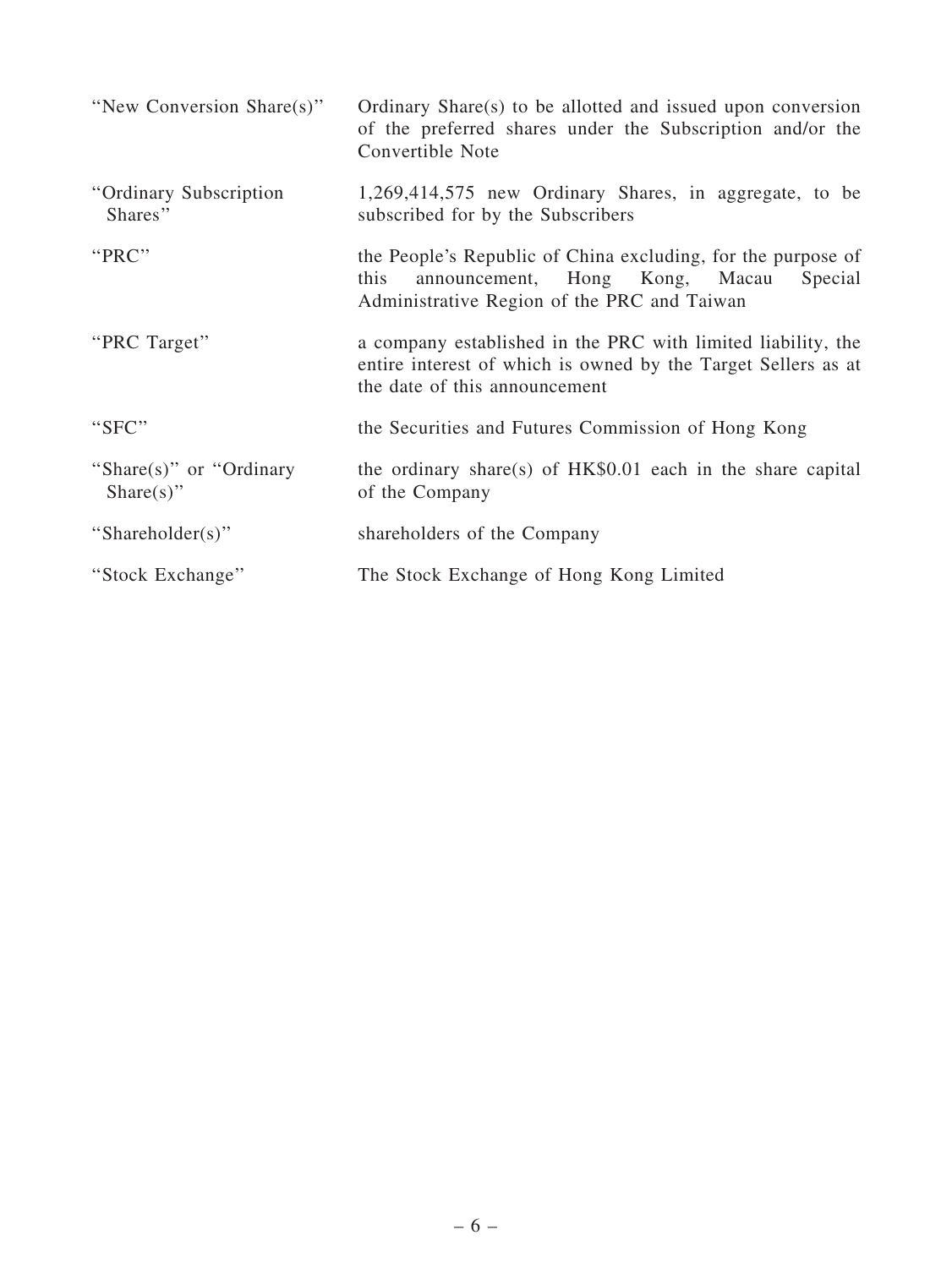''Subscribers'' the Investor and the other subscribers under the Subscription Agreement, namely  $(1)$  Lu Xi  $(\nightharpoonup \mathbb{R}^m)$ ,  $(2)$  Prime Eagle Holdings Limited, which is ultimately wholly owned by Jiang Jianning (蔣建寧), (3) Fang Chao (房超), (4) Classictime Investments Limited, which is ultimately wholly owned by Jun Yang Solar Power Investments Limited, a company incorporated in Bermuda with limited liability and whose shares are listed on the Main Board of the Stock Exchange, (5) China Alpha Fund Management (HK) Limited, which subscribes for the Subscription Shares for and on behalf of China Alpha II Fund Ltd and Global Integrity Alpha Fund Ltd, which will be the ultimately beneficial owners of the relevant Subscription Shares, (6) Leading Global Investment Ltd, which is ultimately wholly owned by Cheng Hei Yu (鄭熹楡), (7) Hwabao. Overseas Investment Series 2 No 20-6 QDII Single Money Trust (華 寶‧境外市場投資2號系列20-6期QDII單一資金信託) and Hwabao. Overseas Investment Series 2 No 20-7 QDII Single Money Trust (華寶 • 境外市場投資2號系列20-7期 QDII單一資金信託), the above two QDII Trusts are required to act based on the instructions of Shanghai Trend Capital Co., Ltd. (上海宏流投資管理有限公司) (''Trend Capital''). Trend Capital will, upon completion of the Subscription, exercise the voting rights attached to the Subscription Shares subscribed by the two QDII Funds. Trend Capital is owned by Wang Ruyuan  $(1 \pm \pi)$  as to 85% and Yang Mei (楊梅) as to 15% respectively, (8) New Fast Investments Limited, which is ultimately wholly owned by Yu Nan (余楠), (9) Real Smart Holdings Limited, which is ultimately wholly owned by  $Xu$  Sa (徐颯), (10) Grand Empire Global Limited, which is ultimately wholly owned by Zhang Lu (張璐), (11) True Success Global Limited, which is ultimately wholly owned by Ko Wing Yan Samantha (高穎欣), (12) Sonic Gain Limited, which is ultimately wholly owned by Ko Chun Shun Johnson (高振 順), (13) Aquarius Growth Investment Limited, which owned as to 91% and 9% by Zhao Ming (趙明) and Wang Jingbo respectively. Zhao Ming is a businessman and Wang Jingbo is the director of Aquarius Growth Investment Limited, and the chief executive officer and an executive director of Titan Gas Technology Holdings Limited which beneficially owns 100% equity interests of the Investor

''Subscription'' subscription of the Subscription Shares under the Subscription Agreement

''Subscription Agreement'' the subscription agreement dated 22 June 2015 entered into between the Company and the Subscribers regarding the subscription of the Subscription Shares by the Subscribers